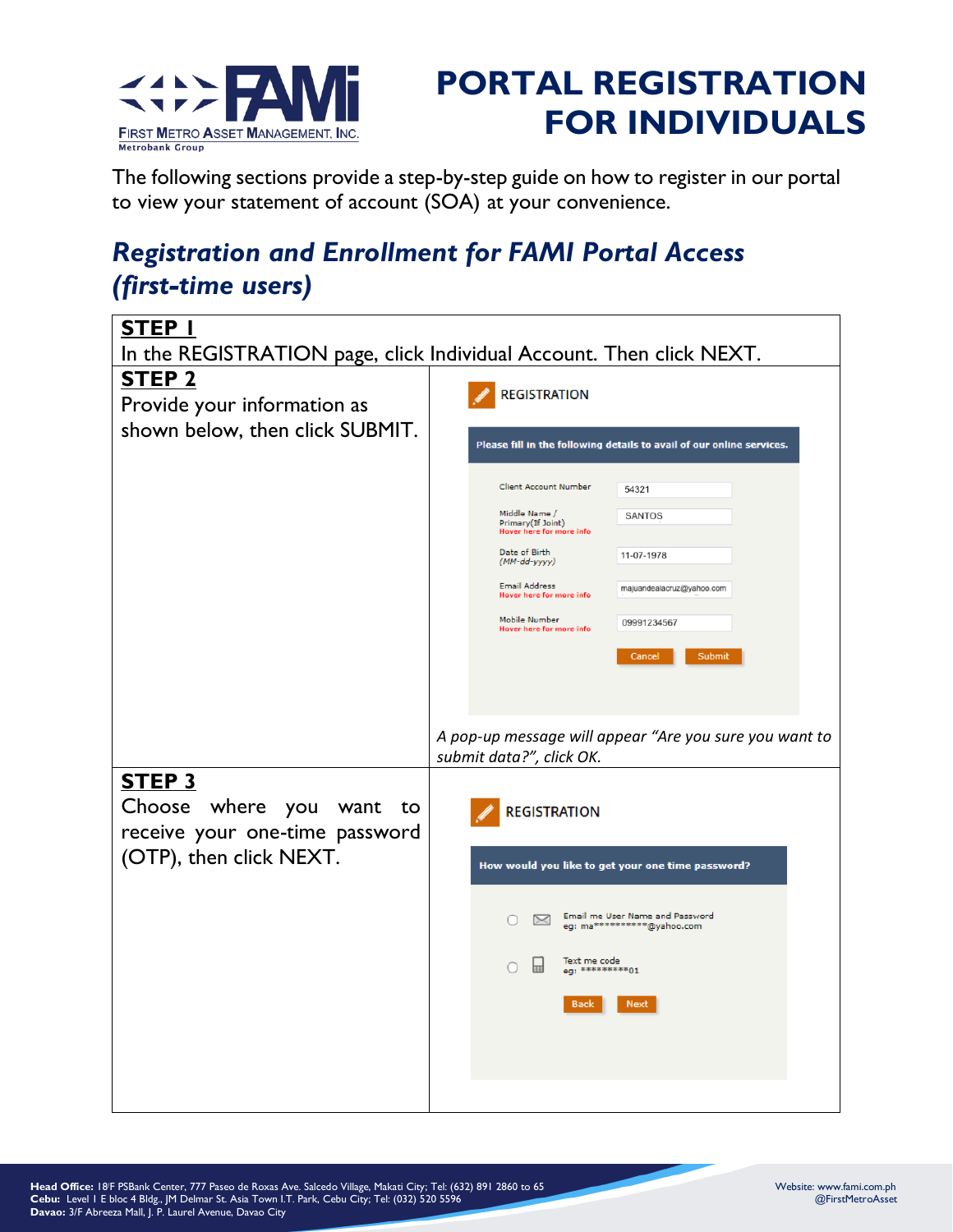

| <b>STEP 4</b><br>Enter the OTP in the appropriate<br>field as shown below, then click<br><b>SUBMIT.</b> | <b>REGISTRATION</b><br>Please Enter One Time Password (OTP) sent on your Email ID / Mobile No.<br>Enter OTP<br>706F1D<br>$\mathcal{S}$<br>Submit<br>Cancel                                  |
|---------------------------------------------------------------------------------------------------------|---------------------------------------------------------------------------------------------------------------------------------------------------------------------------------------------|
| <b>STEP 5</b><br>Once successful, you will be<br>prompted by this message:                              | Welcoms<br>Feb 03, 2030<br><b>HAT METRO ASSET MA</b><br>REGISTRATION<br>This site says<br>You have successfully registered to the portal.<br>Don't let this page create more messages<br>OK |
|                                                                                                         | You will also receive an SMS or email (whichever<br>mode you have chosen) confirming your<br>successful registration with your CLIENT ID.<br><b>Example of Confirmation via SMS</b>         |
|                                                                                                         | You have successfully registered<br>with FAMi Online Portal.Your<br>client id is 12345 Please log in with<br>the given client id.                                                           |
|                                                                                                         |                                                                                                                                                                                             |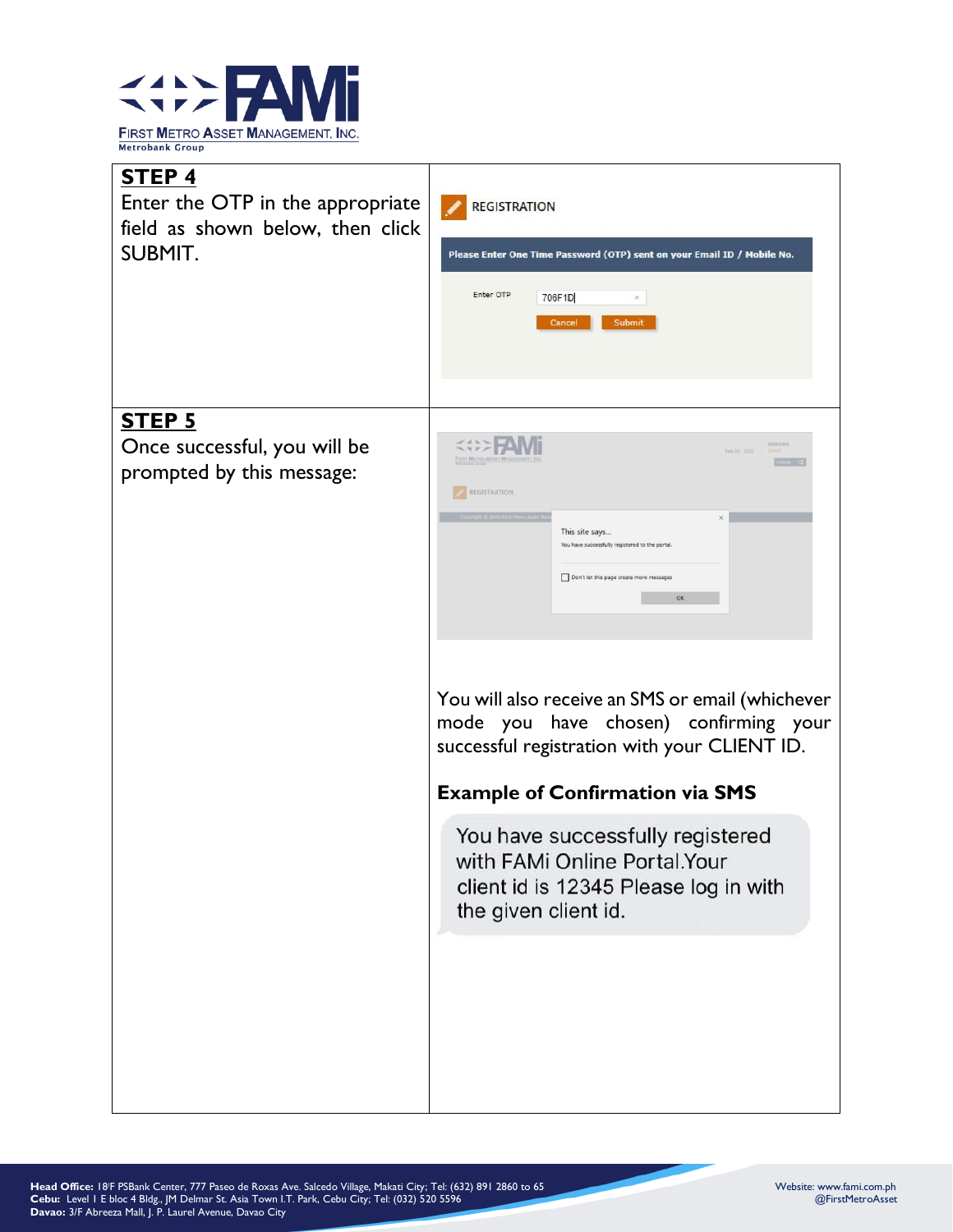



From: fami\_online@fami.com.ph <fami\_online@fami.com.ph> To: client@abc.com<br>Subject: FAMI Online Portal Registration: Account Creation

Dear Mr. JUAN DELA CRUZ,

Thank you for registering to FAMi Online Portal!! Your online registration is successful!

Please find your online account details below.

**Client ID: 12345**  $\label{eq:UserName} \textbf{User Name}: \textbf{JUAN DELA CRUZ}$ 

Please log on with this Client ID:

Immediately following are two options in making your initial investment and any additional investment thereafter

Via Metrobank Payment Slip - Via Metrobank Direct

For instructions on how to use these facilities, please click on the link below: http://fami.com.ph/investment-procedure/for-additional-investme

If you have any questions, please feel free to call up any of our Customer Service Representative at 891-2860 to 65 or email us at: fami@firstmetro.com.ph<br>Thank you and we are glad to be of service to you. FAMI Online Portal Team

\*\* This is a system generated message. Please do not reply. \*\*

**DISCLAIMER** 

"This message is for the designated recipient only and may contain confidential and/or privileged information. If you have received it in error, please delete it and advise the sender immediately. You should not copy or use it for any other purpose, nor disclose its contents to any other person."

NOTE: Your CLIENT ID is different from your FAMI Account Number and shall only be used in the **FAMI Portal.** 

You will also be prompted to immediately change your password as shown below:

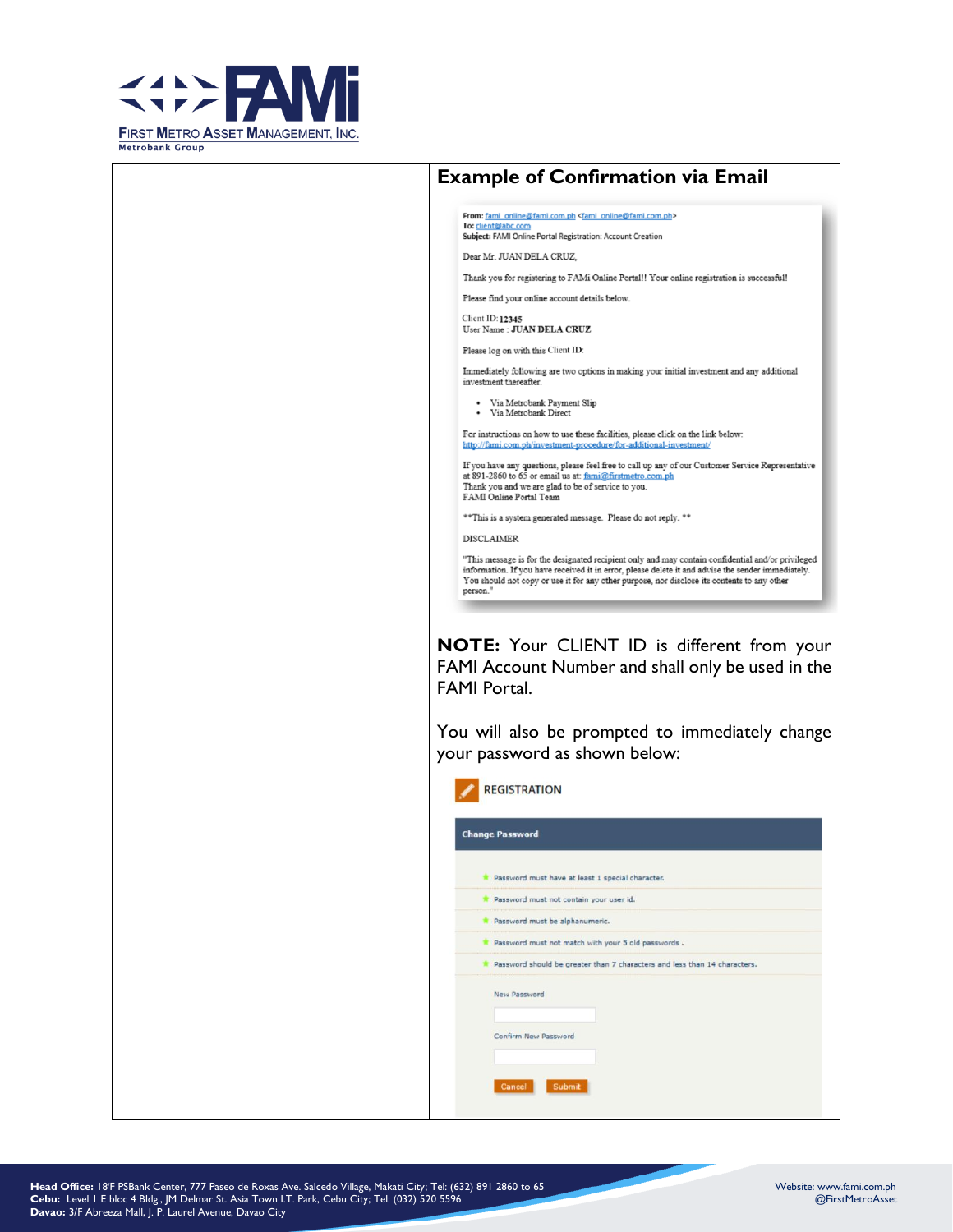

## *How to View Your Latest Investment Summary*

Now that you have successfully registered to the FAMI Portal, this guide will show you how to log-in and view your latest Investment Summary.

| STEP I<br>Login to the FAMI Portal<br>by<br>entering your Client ID<br>and<br>password, then Click the LOGIN<br>button.                                                                                                                                                | Welcome<br>Guest<br>Feb 03, 2020<br><b>FIRST METRO ASSET MANAGEM</b><br><b>LOGIN</b><br><b>Welcome to FAMI Portal</b><br>Client ID:<br>12345<br>Password:<br><br>- 3 unsuccessful attempts will automatically lock the account.<br>Forgot Password   Register<br>Note: This system is for the use of authorized user for authorized purpose only.<br>Individuals using this computer system without authority, or in excess of their authority,<br>are subject to having all their activities on this system monitored and recorded by system personnel.                                                                                                                                                            |
|------------------------------------------------------------------------------------------------------------------------------------------------------------------------------------------------------------------------------------------------------------------------|---------------------------------------------------------------------------------------------------------------------------------------------------------------------------------------------------------------------------------------------------------------------------------------------------------------------------------------------------------------------------------------------------------------------------------------------------------------------------------------------------------------------------------------------------------------------------------------------------------------------------------------------------------------------------------------------------------------------|
| STEP <sub>2</sub><br>Upon successful login, you will be<br>redirected to the Investment<br>Summary Page. Primary account is<br>immediately enrolled to the FAMI<br>Portal. If you have other accounts,<br>please proceed to HOW TO<br><b>ENROLL MULTIPLE ACCOUNTS.</b> | Welcome<br>Feb 03, 2020<br><b>FIRST METRO ASSET N</b><br>LOGOUT ED<br><b>ACCOUNT SUMMARY</b><br><b>PROFILE</b><br><b>STATEMENT OF ACCOUNT</b><br><b>CONTACT US</b><br><b>EXAMPLE INVESTMENT SUMMARY</b><br><b>View Enrolled Account List</b><br><b>PESO</b><br><b>DOLLAR</b><br><b>Account Name</b><br>Fund<br>Gain / Loss<br>Statemen<br><b>Account No.</b><br><b>Net Investment</b><br><b>NAVPs</b> Current Value<br><b>Shares:</b><br>SAVE & LEARN EQUITY FUND<br><b>JUAN DELA CRUZ</b><br>47,000<br>10.000<br>47,768.00<br>(768.00)<br>54321<br>View<br>4,700<br>47,000.00<br>47.768.0<br><b>1768.00</b><br>This image is for illustrative purposes only.<br>Copyright @ 2021 First Metro Asset Management Inc. |